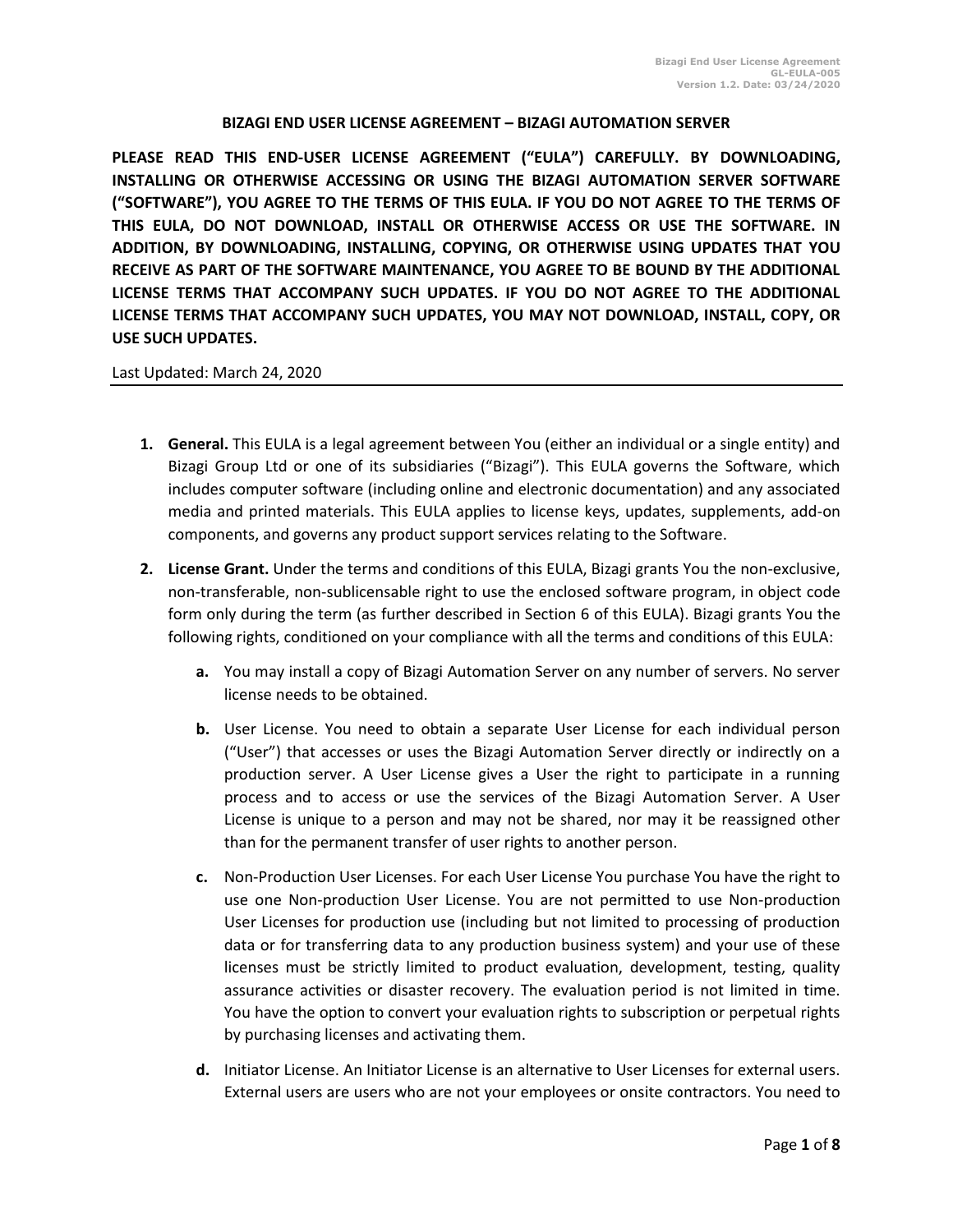obtain a separate Initiator License for each external user that accesses or uses the Bizagi Automation Server directly or indirectly. It is a restricted license and gives external users the right to initiate cases and participate in subsequent activities (e.g. enter additional info, adjust/update existing information or documents) of the same process instance (case) they initiated. An Initiator License permits access of an external user, as long as that access is for your benefit and not the external user's. You may not use Initiator Licenses to provide service bureau, hosting services, or any sort of commercial information technology services to third parties, or transfer the Software to a third party, unless otherwise agreed to in writing by Bizagi.

- **e.** No "Multiplexing" or "Pooling." Use of software or hardware that reduces the number of Users directly accessing or utilizing the Bizagi Automation Server (sometimes called "multiplexing" or "pooling" software or hardware) does not reduce the number of User Licenses or Initiator Licenses required; the required number of User Licenses or Initiator Licenses would equal the number of distinct inputs (named or unnamed Users) to the multiplexing or pooling software or hardware "front end."
- **3. License Key.** Upon acceptance of this EULA, You will receive a License Key that will enable You to activate or operate the Software. You may not relicense, reproduce or distribute any License Key. Activation is mandatory and associates the use of the Software with a specific customer installation (server or servers). During activation, the Software will send information to Bizagi. This information includes the Software version, the License Key, language and Internet protocol address. By using the Software, You consent to the transmission of this information. You can activate the Software by Internet or offline.
- **4. Ownership.** Bizagi or its licensors own the title, copyright and other intellectual property rights in the Software, and no title to the Software or such intellectual property rights is transferred to You. Thus, You will not acquire any rights of ownership to the Software except the limited license to use the Software as expressly set forth in this EULA, and Bizagi and its licensors retain all other rights. You agree not to alter or remove the copyright notice, or any other notices of proprietary rights, that appear on and in the Software. All right, title and interest in the Software, and unless specified otherwise, in any ideas, know how, work product and programs which are developed by Bizagi in the course of providing any support and maintenance or professional services, including any enhancements or modifications made to the Software, shall at all times remain the property of Bizagi.
- **5. License Restrictions.** You may not modify or alter the Software in any way. You may not disassemble, decompile or reverse engineer the Software in order to obtain the source code, which is a trade secret of Bizagi. You may not lease, sublicense or otherwise rent the Software and accompanying documentation to any third-party. You are not authorized to use the Software to provide commercial IT services to any third party, to provide commercial hosting or timesharing, or to sublicense, rent, or lease the Software. You shall not cause or permit others to perform or disclose any benchmark or performance tests of the Software. You may not access or use the Software in any way that is adverse to Bizagi´s then-current acceptable use policy. You shall ensure that the number of Users using the Software does not exceed the authorized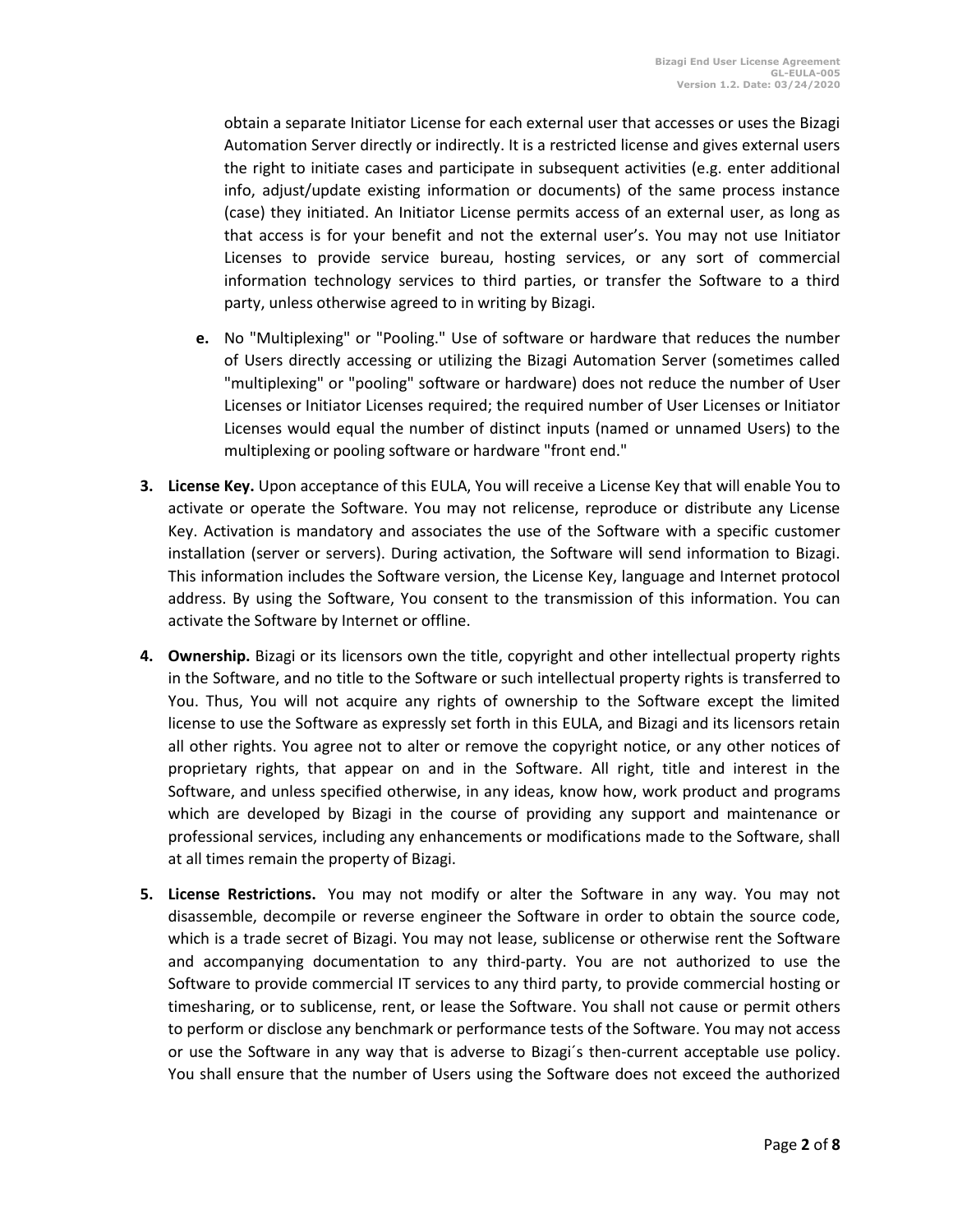number. Therefore, You shall notify Bizagi as soon as You become aware of any unauthorized use of the Software by any person.

**6. Term.** If You licensed the Software on a perpetual basis, the term of the license perpetual, unless terminated as set forth in this EULA. If You licensed the Software on a subscription basis, your rights to use the Software are limited to the subscription period. If licensed on a subscription basis, upon expiration, the subscription term shall automatically renew for terms equal in length to the immediately preceding term, unless either Party provides written notice of non-renewal at least forty-five (45) days prior to the end of the then current subscription term.

In any case You may terminate the license by destroying the Software and accompanying documentation and all copies thereof. If you terminate the license under the terms of this section, Bizagi shall have no obligation to reimburse any paid fees. This license will also terminate if You fail to comply with any term or provision of this EULA. You agree upon such termination to cease all use of the Software and destroy the Software and accompanying documentation and all copies thereof.

- **7. Academic Software.** To use Software identified as "Academic Software" You must be a not-forprofit college, university, or institution of higher education. You have the right to use free of charge a maximum of twenty (20) User Licenses in each Bizagi installation. Users must be students, faculty or staff members authorized by You to use the Software while performing duties within the scope of their employment or assignment. You can use the Software for noncommercial, teaching purposes only, including conducting academic research.
- **8. Consent to use of data.** You agree that Bizagi may collect and use technical information that is gathered periodically to facilitate the provision of Software updates, product support and other services to You (if any) related to the Bizagi Software, and to verify compliance with the terms of this EULA. Bizagi may use this information solely to improve our products or to provide services or technologies to You and will not disclose this information in a form that personally identifies You.

## **9. Software Maintenance**

- **a.** Bizagi provides Software maintenance which includes: new product versions to keep Bizagi up-to-date, service packs, and basic technical support (No SLAs), for the contracted term ("Software Maintenance").
- **b.** Software Maintenance is included during the subscription term for Software purchased on a subscription basis. For Software purchased on a perpetual basis, Software Maintenance must be purchased at least for the first year (initial term) for each new license You purchase. After the initial term, the Software Maintenance shall automatically renew for terms equal in length to the immediately preceding term, unless either Party provides written notice of non-renewal at least forty-five (45) days prior to the end of the then current term. Additional users may be added during the Software Maintenance term, and they are subject to the following: (i) Software Maintenance for added users will be coterminous with the preexisting Software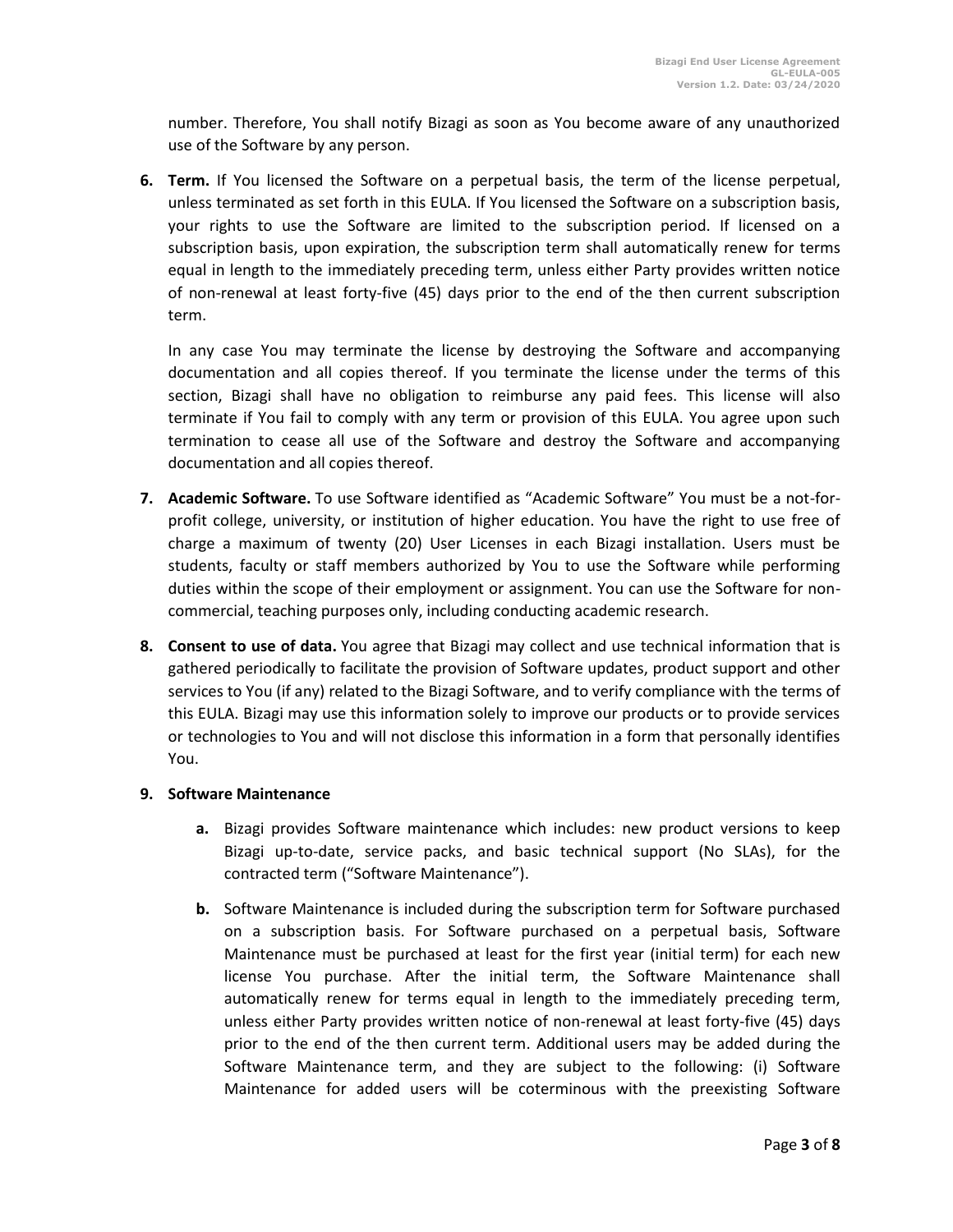Maintenance term (either initial Software Maintenance term or renewed Software Maintenance term); (ii) in this case the Software Maintenance fee will be calculated on a pro-rata basis.

**c. Reinstatement of Software Maintenance** Notwithstanding the automatic renewal clause set forth above, if Software Maintenance lapses for any period of time as a result of Customer's non-renewal or failure to pay the applicable Software Maintenance fees, Bizagi shall be entitled to immediately terminate or suspend all Software Maintenance without notice and shall be entitled to Software Maintenance fees retroactive to the Renewal Term start date for any Software Maintenance service provided.

If Software Maintenance is terminated or expires, the Parties may agree in writing to subsequently renew or reinstate Software Maintenance for a Renewal Term of at least twelve months from the date of such renewal. In such case, as a prerequisite to renewal, Customer shall pay at a minimum all Software Maintenance fees and that would have been due had Software Maintenance not terminated or expired and may be required to pay additional reinstatement fees.

- **d.** All technical support is provided by Bizagi via a Web-based support platform only, there is no guaranteed response time, and technical support is limited to issues or questions resulting directly out of the operation, implementation or use of the Bizagi Software. Consequently, generic inquiries, general consulting services, automation assistance, or other general advices are not included.
- **e.** As part of the Software Maintenance, You may also report any problem or error with the Software using the Web-based support platform. In its sole discretion, Bizagi may elect to correct or provide a usable work-around solution in an upcoming maintenance release or update, which is made available at certain times at Bizagi´s sole discretion. If Bizagi, in its discretion, requests written verification of an error or malfunction discovered by You or requests supporting example files that exhibit the Software problem, You shall promptly provide such verification or files via the Web-based support platform, setting forth in reasonable detail the respects in which the Software fails to perform. You shall use reasonable efforts to cooperate in diagnosis or study of errors. Bizagi is not obliged to fix errors. Maintenance releases, updates and upgrades may or may not include additional features.
- **f.** Bizagi will use commercially reasonable efforts to respond via the Web-based support platform to all inquiries and requests within forty-eight (48) hours during Bizagi's business hours (Monday-Friday, 8am– 6pm GMT-5) and to provide work-arounds to errors reported in the Software.
- **g.** Updating Bizagi Software may require updates of software not covered by this EULA before installation. Any such updates of the operating system and application software not specifically covered by this EULA are your responsibility and will not be provided by Bizagi. Bizagi's support obligations under this section are contingent upon your proper use of the Bizagi Software and your compliance with the terms and conditions of this EULA at all times. Bizagi shall be under no obligation to provide the above technical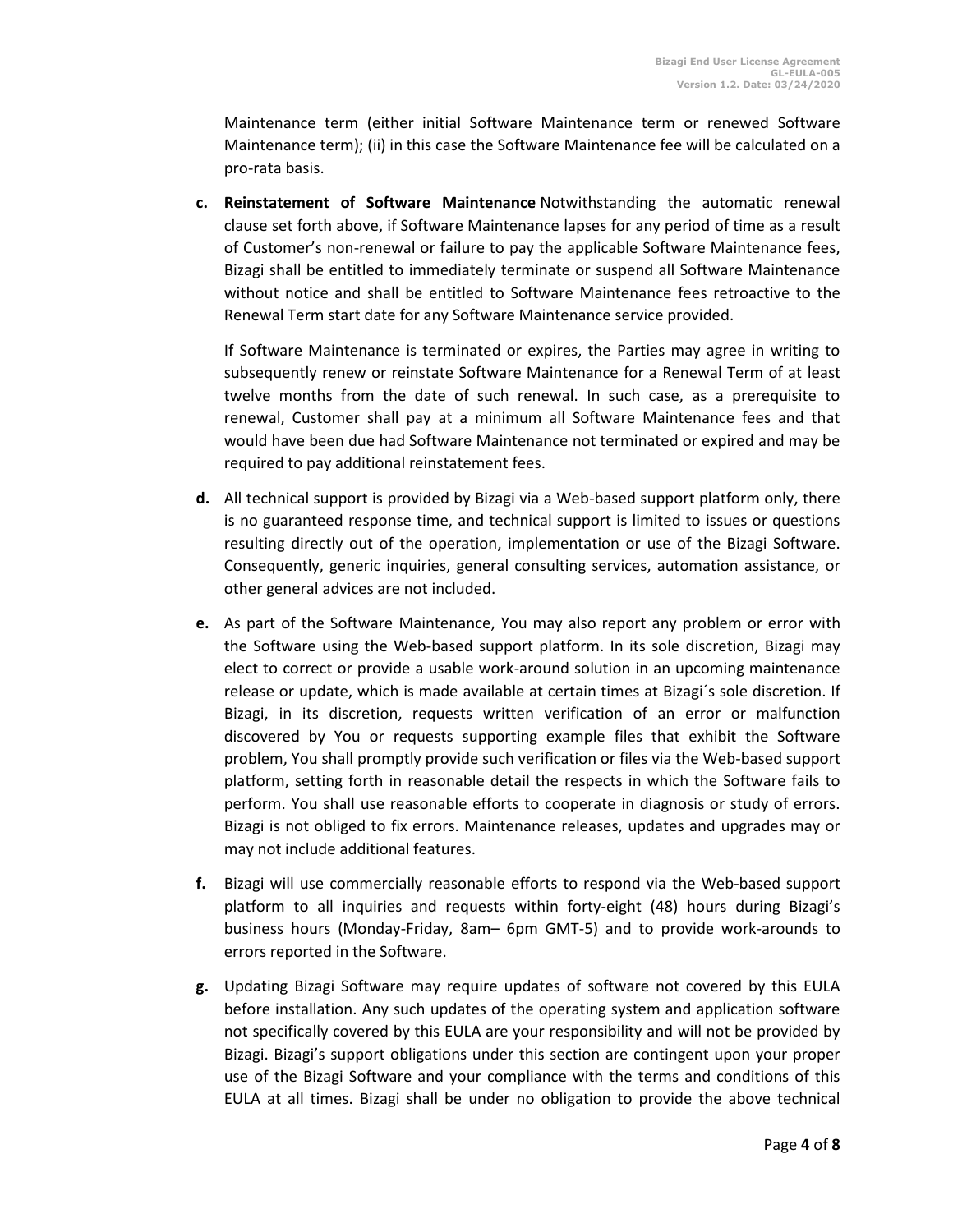support if in Bizagi's opinion, the Bizagi Software has failed due to the following conditions: (i) alterations, modifications or attempts to change the Bizagi Software without Bizagi's written approval; (ii) your failure to maintain the Bizagi Software at Bizagi's specified release level.

- **h.** It will be your sole responsibility to: (i) comply with all Bizagi-specified operating and troubleshooting procedures and then notify Bizagi immediately of Bizagi Software malfunction and provide Bizagi with complete information thereof; (ii) provide for the security of your confidential information; (iii) establish and maintain backup systems and procedures necessary to reconstruct lost or altered files, data or programs.
- **i.** Bizagi reserves the right not to continue offering technical support for some of its products, after 5 years since their initial release. In the event that Bizagi decides to do so, Bizagi will give notice by means of an announcement on the following link: https://www.bizagi.com/en/buy/bizagi-support-life-cycle with at least 12 months in anticipation. Such announcement will contain the date upon which the product will no longer have technical support, and information regarding the migration options. These publications are subject to change.
- **10. Limited Warranty.** Bizagi warrants that the Software will perform substantially in accordance with the documentation for a period of ninety (90) days counted from the date the purchase order has been confirmed by Bizagi. The Software is being supplied "as is", Bizagi does not guarantee that the Software will operate error-free or uninterruptedly, or that Bizagi will correct all Software errors. The warranties indicated herein are exclusive and Bizagi grants no other warranties, including but not limited to warranties of merchantability and fitness for a particular purpose.

For any breach of the license warranty, your exclusive remedy and Bizagi's entire liability shall be the correction of the problems or errors with the Software that caused the breach of warranty, or, if Bizagi cannot substantially correct the problems or errors in a commercially reasonable manner, You may end this license and Bizagi will refund a pro-rata amount (for the remainder of the term) of any fees that customer paid to Bizagi for the license in advance, as well as the fees paid for any unused maintenance services for the period following the effective date of termination. The reimbursements indicated herein will be paid within sixty (60) business days from the date the license is terminated.

- **11. Warranty Disclaimer.** THE EXPRESS WARRANTIES SET FORTH IN THIS EULA ARE IN LIEU OF ALL OTHER WARRANTIES, EXPRESS OR IMPLIED, INCLUDING WITHOUT LIMITATION, ANY WARRANTIES OF MERCHANTABILITY, FITNESS FOR A PARTICULAR PURPOSE, TITLE AND NON-INFRINGEMENT, AND TO THE EXTENT PERMITTED BY APPLICABLE LAW ALL SUCH OTHER WARRANTIES ARE HEREBY DISCLAIMED AND EXCLUDED BY BIZAGI AND ITS SUPPLIERS. Some jurisdictions do not allow certain disclaimers and limitations of warranties, so portions of the above limitations may not apply to You. This limited warranty gives You specific rights and You may have other rights, which vary from state to state, country to country.
- **12. Limitation of Liability.** IN NO EVENT SHALL BIZAGI OR ITS SUPPLIERS BE LIABLE TO YOU FOR ANY DAMAGES, INCLUDING, WITHOUT LIMITATION, ANY SPECIAL, INDIRECT, INCIDENTAL OR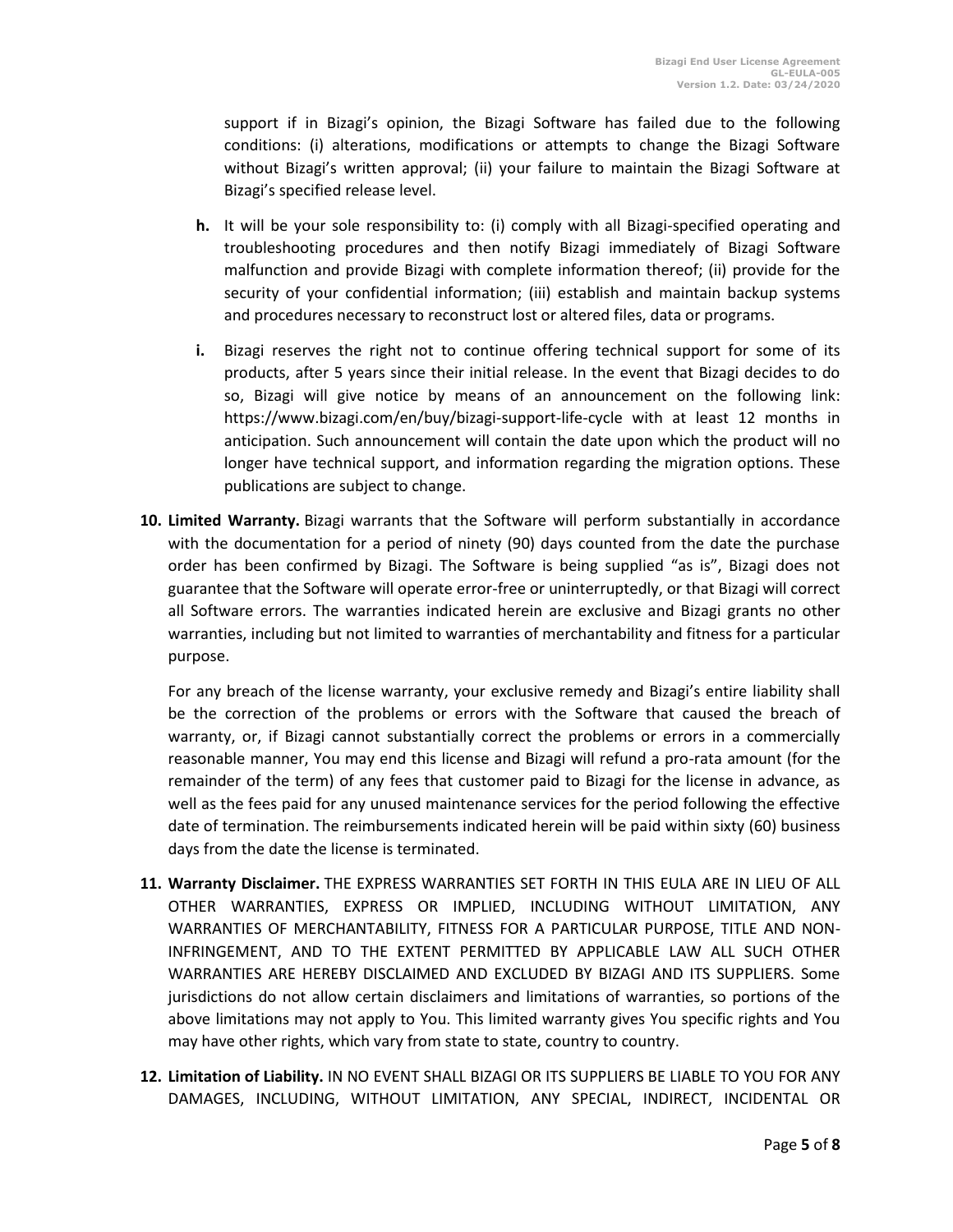CONSEQUENTIAL DAMAGES, ARISING OUT OF OR IN CONNECTION WITH THE USE OR PERFORMANCE OF THE SOFTWARE, INCLUDING WITHOUT LIMITATION, LOSS OF PROFITS, BUSINESS, DATA, GOODWILL, OR ANTICIPATED SAVINGS, EVEN IF ADVISED OF THE POSSIBILITY OF THOSE DAMAGES. IN NO EVENT WILL BIZAGI'S AGGREGATE LIABILITY FOR DIRECT DAMAGES TO PROPERTY OR PERSON (WHETHER IN ONE INSTANCE OR A SERIES OF INSTANCES) EXCEED THE AMOUNT PAID BY YOU FOR THE SOFTWARE OUT OF WHICH SUCH CLAIM AROSE. In those jurisdictions that do not allow the exclusion or limitation of damages, Bizagi's liability shall be limited or excluded to the maximum extent allowed within those jurisdictions.

- **13. Intellectual Property Rights Indemnity:** Bizagi will defend and indemnify You against any thirdparty claim that the Bizagi Software infringes the copyright or patent of any third party. However, Bizagi shall have no obligations under Section 14 or any other liability for any claim of infringement or misappropriation resulting or alleged to result from: (a) any modification, alteration or enhancement to the Software by any person or entity other than Bizagi; (b) any use of the Software by You in any manner for which the Software was not designed; (c) the combination, operation or use of the Software or any part thereof in combination with any equipment, software, data or documentation not approved by Bizagi; (d) materials, items, resources, or services provided or performed by You (whether or not used in connection with or incorporated into the Software); and (e) if You continue the allegedly infringing activity after being notified thereof or after being informed of and provided with modifications that would have avoided the alleged infringement.
- **14.** In the event an infringement or misappropriation claim as described in this Section 14 arises, or if Bizagi reasonably believes that a claim is likely to be made, Bizagi shall have the right, at its sole option and in lieu of indemnification, to: (a) modify the applicable portion of the Software to become non-infringing but functionally equivalent; (b) replace the applicable portion of the Software with material that is non-infringing but functionally equivalent; (c) obtain for You the right to use the applicable portion of the Software upon commercially reasonable terms; or (d) remove the infringing or violative aspect of the Software if it can be removed without material degradation of the Software. This Section 14 sets forth Customer's sole and exclusive remedy and Bizagi's entire liability with respect to Intellectual Property Rights infringement or misappropriation claims, including patent or copyright infringement claims and trade secret misappropriation.
- **15. Export Restrictions.** The Software may be subject to export control laws and regulations of the U.S. and applicable countries, including but not limited to regulations of the U.S. Bureau of Export Administration, prohibiting export of goods, directly or indirectly to "embargoed" countries. You will ensure that a) the ultimate destination of the Software is not a destination in violation of any such law or regulation; (b) the ultimate end-user is not a person or entity on the "denied persons list" and (c) the end-user intended use does not violate any regulations regarding Diversion, Nuclear Proliferation, Missile Technology or Chemical or Biological Weapons.
- **16. Excluded Services.** This EULA shall not apply to your use of cloud services, or professional services that you purchase from Bizagi, nor to any software offered as Freeware ("Excluded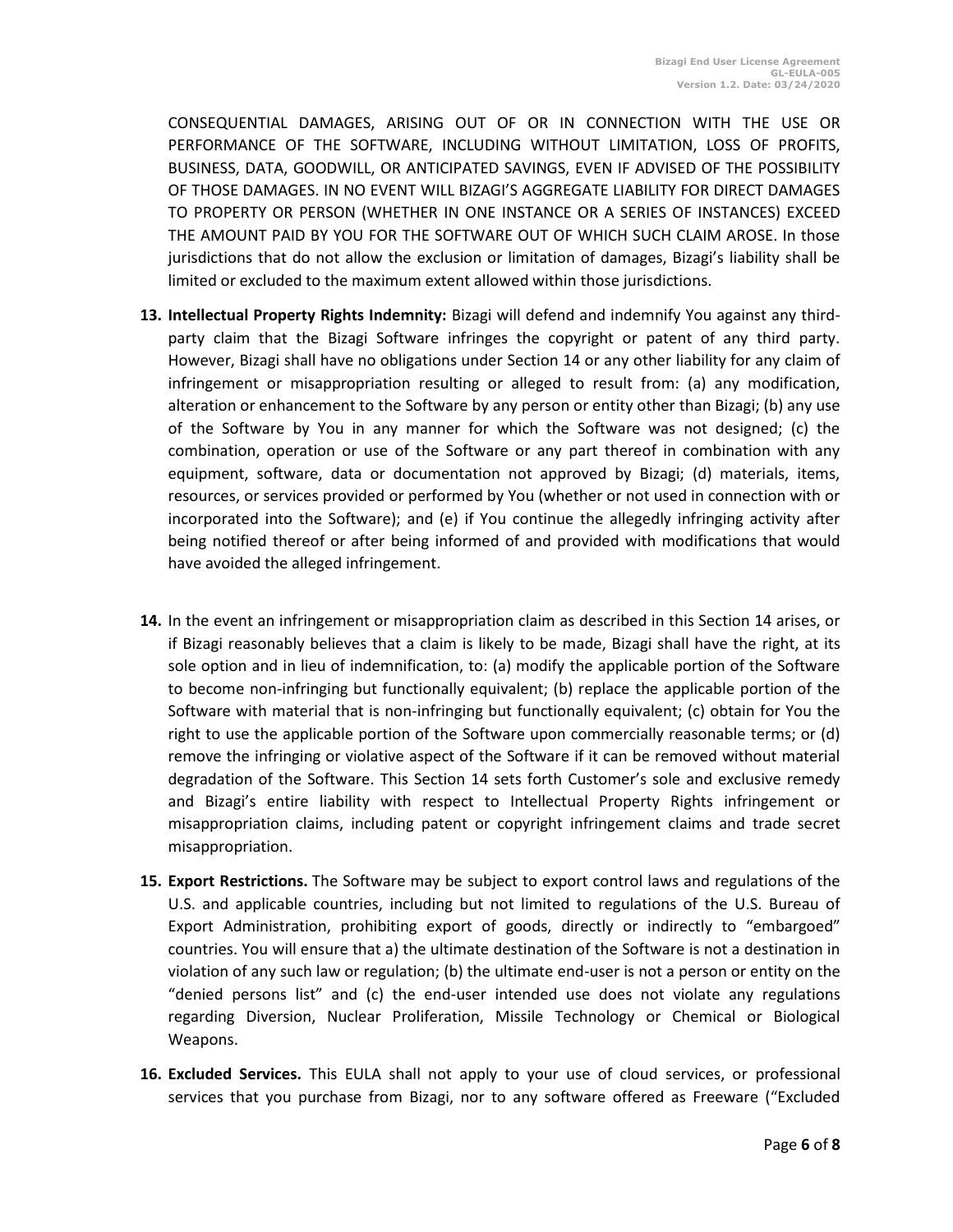Services"). All such Excluded Services are governed exclusively by the terms of the agreement that you have executed or accepted, that covers such Excluded Services.

## **17. Miscellaneous.**

- **a.** Severability. If any provision of this EULA is invalid or unenforceable under applicable law, then it shall be, to that extent, deemed omitted and the remaining provisions will continue in full force and effect.
- **b.** Monitoring. Bizagi shall have the right to monitor and audit your use of the Software, no more than two (2) times per year, upon reasonable advance notice, by any means, including, without limitation, remote means, to verify your compliance with the terms of this EULA. You shall be responsible for ensuring that your employees and independent contractors comply with the terms of this Agreement.
- **c.** Governing Law. This EULA, and any dispute or claim arising out of or in connection with it or its subject matter or formation (including non-contractual disputes or claims), shall be governed by and construed in accordance with (a), if you acquired the Software in the United Kingdom, the laws of England and Wales; (b) if you acquired the Software in Germany, the laws of Germany; (c) if you acquired the Software in Spain, the laws of Spain; (d) if you acquired the Software in Colombia, the laws of Colombia; and (e) if you acquired the Software in any other location, the laws of Delaware in the United States, in each case without reference to the principles of conflicts of law that would apply the substantive laws of another jurisdiction. The application of the United Nations Convention on Contracts for the International Sale of Goods to this EULA is hereby expressly excluded
- **d.** Entire Agreement. This EULA sets forth the entire understanding and agreement between You and Bizagi.
- **e.** Assignment: You shall not assign this EULA without the advance written consent of Bizagi. However, Bizagi may assign this EULA in connection with a merger, reorganization, acquisition or other transfer of all or substantially all of its assets. Any attempt to transfer or assign this EULA except as expressly authorized under this section, will be null and void.
- **f.** Force Majeure: Neither Party will be responsible to the other for any failure or delay in its performance due to acts of God or other unforeseen circumstances beyond the reasonable control of either party, provided that such Part gives as reasonable as practicable written notice thereof to the other party and uses its diligent efforts to resume performance.
- **g.** Survival: All Sections of this EULA that by their nature must survive the termination or expiration of this EULA, including without limitation Sections 4 (Ownership), 12 (Warranty Disclaimer) and 13 (Limitation of Liability) shall survive any termination or expiration of this EULA.